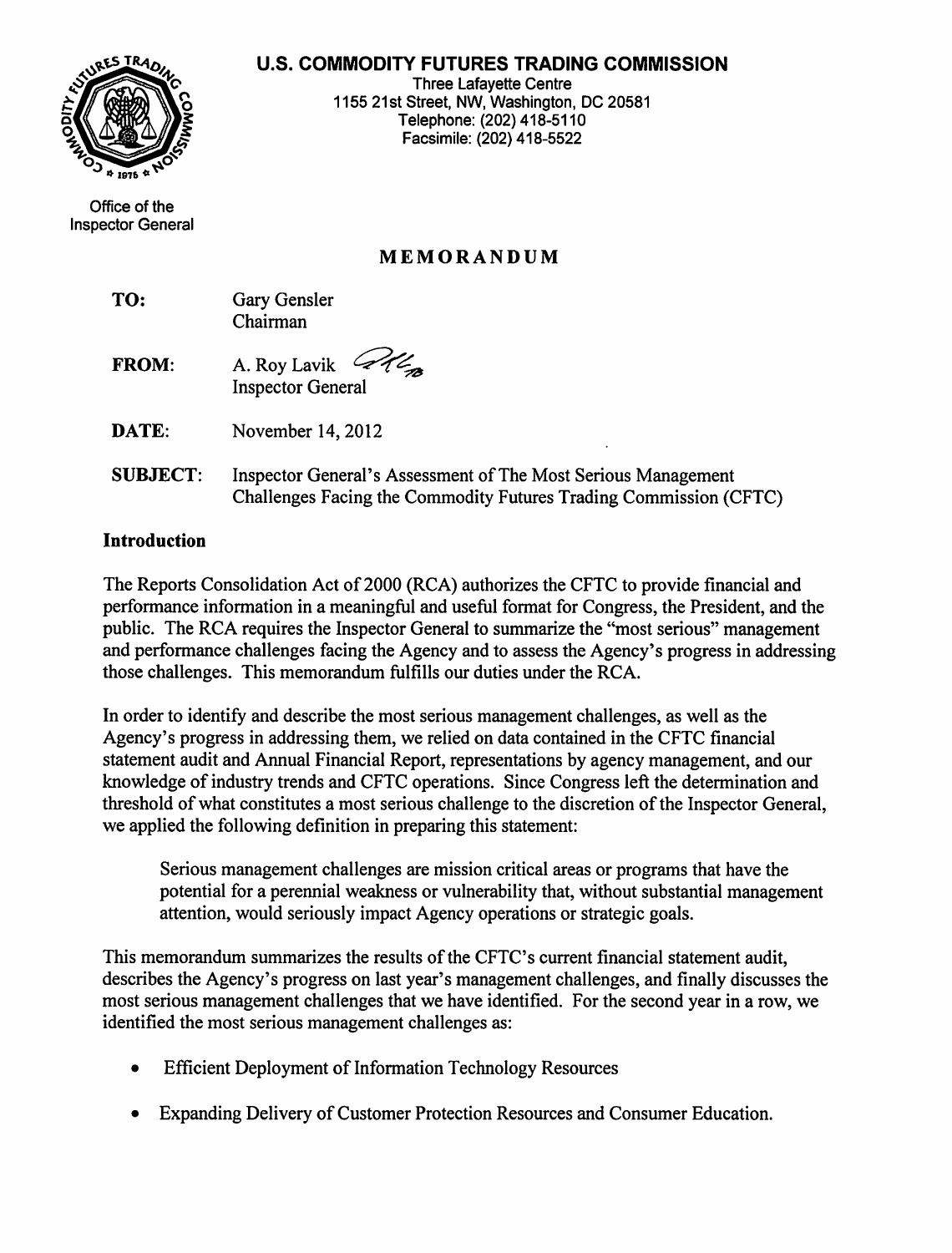# CFTC Financial Statement Audit Results

In accordance with the *Accountability of Tax Dollars Act*, CFTC, along with numerous other federal entities, is required to submit to an annual independent financial statement audit by the Inspector General, or by an independent external auditor as determined by the Inspector General. The results of the Fiscal Year 2012 financial statement audit will be discussed in the Annual Financial Report, and the financial statement audit is expected to result in an unqualified audit opinion.

# CFTC's Progress on Last Year's Challenges

Last year, we identified two of the most serious management challenges:

- Efficient Deployment of Information Technology Resources; and,
- Expanding Delivery of Customer Protection Resources and Consumer Education.

CFTC made progress on both challenges, but these challenges remain significant due to ongoing implementation of the Dodd-Frank Act.

## Most Serious Management Challenges for the coming year

The two issues that we identified last year will continue to challenge CFTC management in the coming year:

## Efficient Deployment of Information Technology Resources

Last year we stated that over eighty percent of futures and options trading on the Chicago Mercantile Exchange are transacted electronically. Since then electronic trading continued its inexorable march and now over eighty-five percent of futures and options occurs electronically.

Last year we also expressed a concern that the agency's additional regulatory responsibilities mandated by the Dodd-Frank Act would challenge management's ability to adequately regulate the sizeable volume of swaps transactions--currently estimated to exceed \$600 trillion in notional value worldwide. On October 12, 2012 CFTC regulations required reporting on certain cleared interest rate and credit default swaps transactions to Swap Data Repositories (SDR); the agency has access to the data received by the SDRs. In order to properly analyze the data and scan for trade anomalies the agency is in the process of specifying a standard data structure for swap information submitted to SDRs and it is our understanding that the industry and the CFTC are working though this new Dodd-Frank Act regulatory mandate. In January 2013 the CFTC will receive real time swap transaction data, placing additional regulatory demand on the agency. These challenges--electronic trading vs. declining on-exchange floor trading, and expanded jurisdiction over the swaps market--remain on the horizon. Both require the efficient deployment of effective information technology resources.